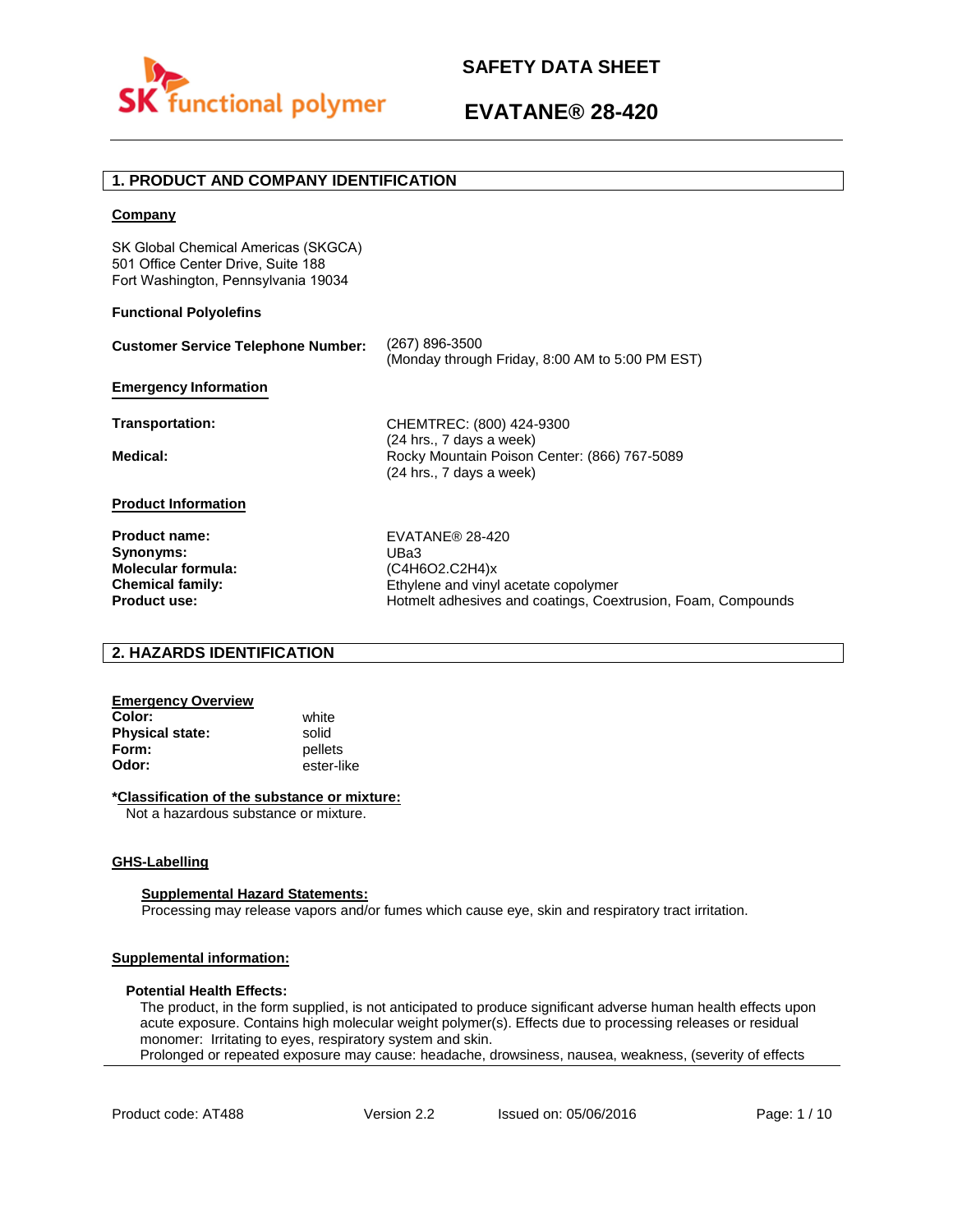

# **EVATANE® 28-420**

depends on extent of exposure).

## **Other:**

Handle in accordance with good industrial hygiene and safety practice. (pellets/granules) This product may release fume and/or vapor of variable composition depending on processing time and temperature. Hazardous decomposition products may include confirmed or suspected carcinogens.

# **3. COMPOSITION/INFORMATION ON INGREDIENTS**

| <b>Chemical Name</b>                              | CAS-No.    | Wt/Wt           | <b>GHS Classification**</b>     |
|---------------------------------------------------|------------|-----------------|---------------------------------|
| Acetic acid ethenyl ester, polymer with<br>ethene | 24937-78-8 | $>= 99\%$       | Not classified                  |
| Acetic acid ethenyl ester                         | 108-05-4   | $> 0.1 - < 1\%$ | H332, H335, H225, H351,<br>H411 |

\*\*For the full text of the H-Statements mentioned in this Section, see Section 16.

# **4. FIRST AID MEASURES**

## **4.1. Description of necessary first-aid measures:**

## **Inhalation:**

If inhaled, remove victim to fresh air.

## **Skin:**

In case of contact, immediately flush skin with plenty of water. If molten polymer gets on the skin, cool rapidly with cold water. Do not peel solidified product off the skin. Obtain medical treatment for thermal burns. Remove material from clothing. Wash clothing before reuse. Thoroughly clean shoes before reuse.

## **Eyes:**

Immediately flush eye(s) with plenty of water. Obtain medical treatment for thermal burns.

### **Ingestion:**

If swallowed, DO NOT induce vomiting. Get medical attention. Never give anything by mouth to an unconscious person.

## **4.2. Most important symptoms/effects, acute and delayed:**

For most important symptoms and effects (acute and delayed), see Section 2 (Hazard Statements and Supplemental Information) and Section 11 (Toxicology Information) of this SDS.

# **4.3. Indication of immediate medical attention and special treatment needed, if necessary:**

Product code: AT488 Version 2.2 Issued on: 05/06/2016 Page: 2/10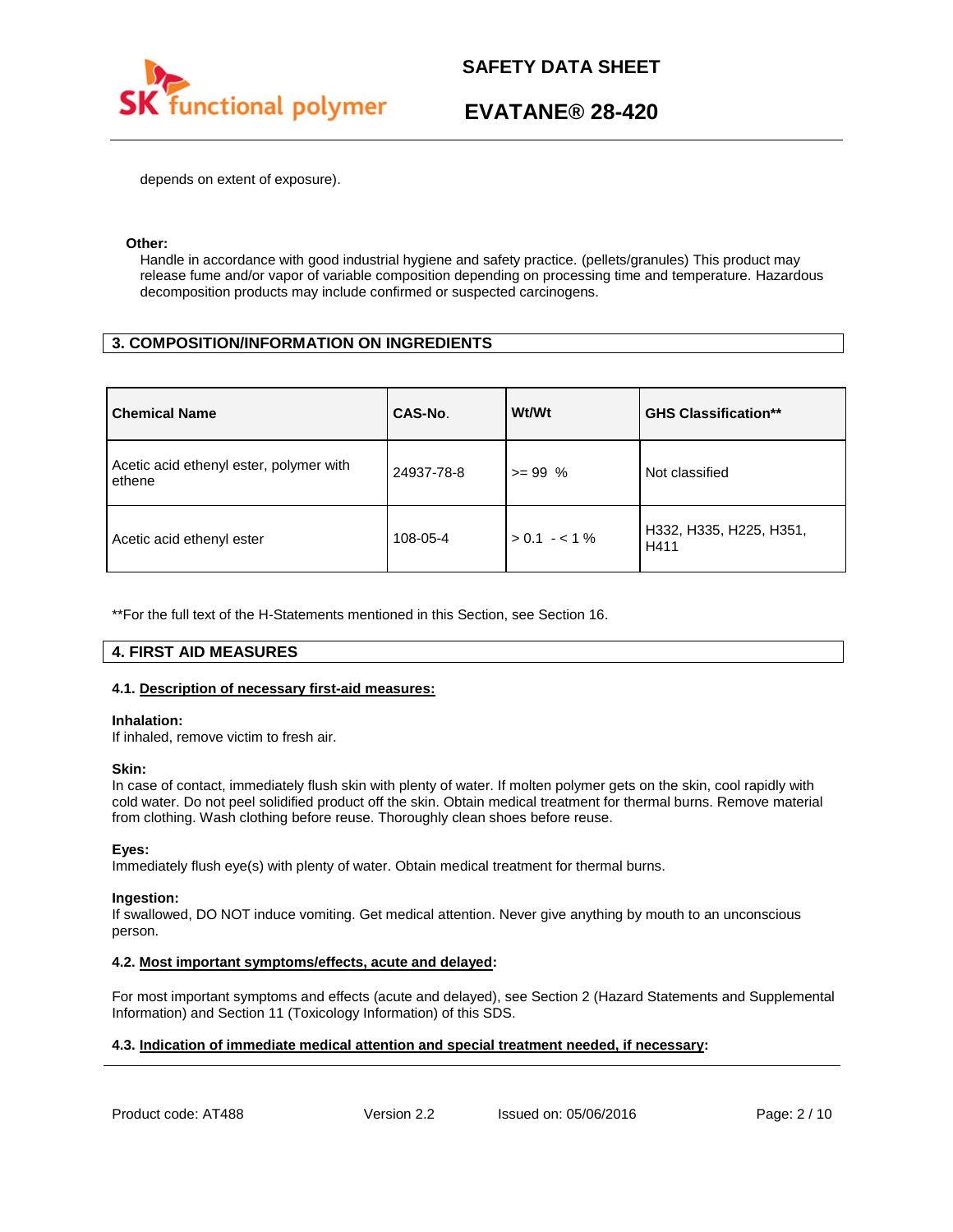

# **EVATANE® 28-420**

Unless otherwise noted in Notes to Physician, no specific treatment noted; treat symptomatically.

# **5. FIREFIGHTING MEASURES**

## **Extinguishing media (suitable):**

Water spray, Carbon dioxide (CO2), Foam, Dry chemical

### **Protective equipment:**

Fire fighters and others who may be exposed to products of combustion should wear full fire fighting turn out gear (full Bunker Gear) and self-contained breathing apparatus (pressure demand / NIOSH approved or equivalent).

## **Further firefighting advice:**

Fire fighting equipment should be thoroughly decontaminated after use.

### **Fire and explosion hazards:**

When burned, the following hazardous products of combustion can occur: Carbon oxides Hazardous organic compounds Acetic acid

# **6. ACCIDENTAL RELEASE MEASURES**

## **Personal precautions, Emergency procedures, Methods and materials for containment/clean-up:**

Prevent further leakage or spillage if you can do so without risk. Ventilate the area. Sweep up and shovel into suitable properly labeled containers for prompt disposal. Possible fall hazard – floor may become slippery from leakage/spillage of product. Avoid dispersal of spilled material and runoff and contact with soil, waterways, drains and sewers. Consult a regulatory specialist to determine appropriate state or local reporting requirements, for assistance in waste characterization and/or hazardous waste disposal and other requirements listed in pertinent environmental permits.

# **Protective equipment:**

Appropriate personal protective equipment is set forth in Section 8.

## **7. HANDLING AND STORAGE**

## **Handling**

### **General information on handling:**

Avoid breathing dust.

Avoid breathing processing fumes or vapors.

Handle in accordance with good industrial hygiene and safety practices. These practices include avoiding unnecessary exposure and removal of material from eyes, skin, and clothing.

## **Storage**

### **General information on storage conditions:**

Keep in a dry, cool place. Store away from moisture and heat to maintain the technical properties of the product. Store in closed containers, in a secure area to prevent container damage and subsequent spillage.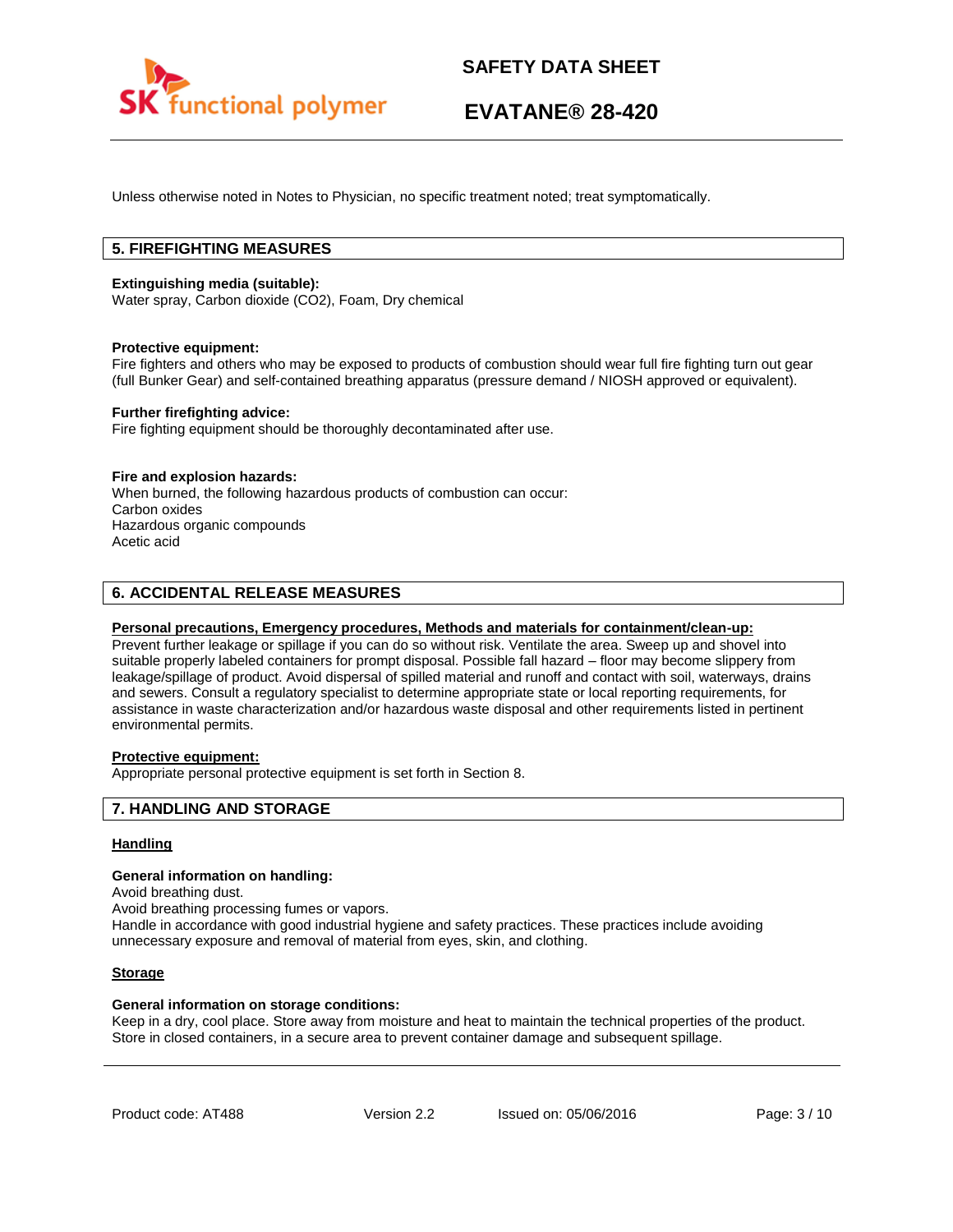

# **EVATANE® 28-420**

# **Storage stability – Remarks:**

Stable under normal conditions.

#### **Storage incompatibility – General:**  None known.

# **8. EXPOSURE CONTROLS/PERSONAL PROTECTION**

# **Airborne Exposure Guidelines:**

## **Acetic acid ethenyl ester (108-05-4)**

US. ACGIH Threshold Limit Values

| Time weighted average             | 10 ppm |
|-----------------------------------|--------|
| Short Term Exposure Limit (STEL): | 15 ppm |

Only those components with exposure limits are printed in this section. Limits with skin contact designation above have skin contact effect. Air sampling alone is insufficient to accurately quantitate exposure. Measures to prevent significant cutaneous absorption may be required. Limits with a sensitizer designation above mean that exposure to this material may cause allergic reactions.

## **Engineering controls:**

Investigate engineering techniques to reduce exposures below airborne exposure limits or to otherwise reduce exposures. Provide ventilation if necessary to minimize exposures or to control exposure levels to below airborne exposure limits (if applicable see above).If practical, use local mechanical exhaust ventilation at sources of air contamination such as open process equipment.

### **Respiratory protection:**

Avoid breathing dust. Avoid breathing processing fumes or vapors. Where airborne exposure is likely or airborne exposure limits are exceeded (if applicable, see above), use NIOSH approved respiratory protection equipment appropriate to the material and/or its components and substances released during processing. Consult respirator manufacturer to determine appropriate type equipment for a given application. Observe respirator use limitations specified by NIOSH or the manufacturer. For emergency and other conditions where there may be a potential for significant exposure or where exposure limit may be significantly exceeded, use an approved full face positive-pressure, self-contained breathing apparatus or positive-pressure airline with auxiliary self-contained air supply. Respiratory protection programs must comply with 29 CFR § 1910.134.

## **Skin protection:**

Processing of this product releases vapors or fumes which may cause skin irritation. Minimize skin contamination by following good industrial hygiene practice. Wearing protective gloves is recommended. Wash hands and contaminated skin thoroughly after contact with processing fumes or vapors. Wash thoroughly after handling.

## **Eye protection:**

Use good industrial practice to avoid eye contact. Processing of this product releases vapors or fumes which may cause eye irritation. Where eye contact may be likely, wear chemical goggles and have eye flushing equipment available.

# **9. PHYSICAL AND CHEMICAL PROPERTIES**

Product code: AT488 Version 2.2 Issued on: 05/06/2016 Page: 4/10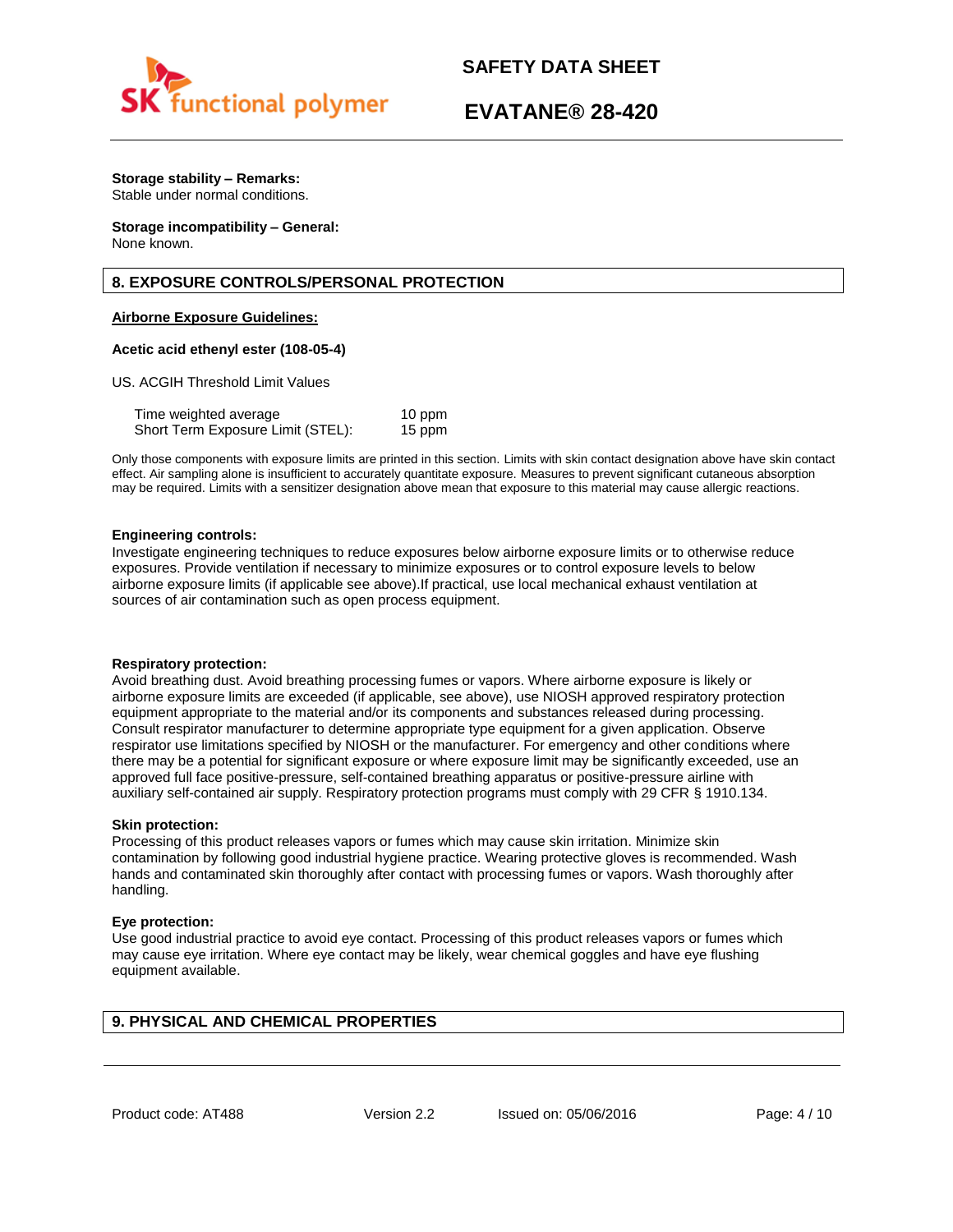

# **EVATANE® 28-420**

| Color:                                                           | white                                                   |
|------------------------------------------------------------------|---------------------------------------------------------|
| <b>Physical state:</b>                                           | solid                                                   |
| Form:                                                            | pellets                                                 |
| Odor:                                                            | ester-like                                              |
| <b>Odor threshold:</b>                                           | No data available                                       |
| <b>Flash point</b>                                               | Not applicable                                          |
| <b>Auto-ignition</b><br>temperature:                             | No data available                                       |
| Lower flammable limit<br>$(LFL)$ :                               | No data available                                       |
| <b>Upper flammable limit</b><br>(UEL):                           | No data available                                       |
| pH:                                                              | Not applicable                                          |
| Density:                                                         | 0.950 g/cm3 ( $@$ 68 °F (20 °C)                         |
| Vapor pressure:                                                  | Not applicable                                          |
| Vapor density:                                                   | Not applicable                                          |
| <b>Boiling point/boiling</b><br>range:                           | No data available                                       |
| <b>Melting point/range:</b>                                      | 151 °F (66 °C)                                          |
| Freezing point:                                                  | No data available                                       |
| <b>Evaporation rate:</b>                                         | No data available                                       |
| <b>Solubility in water:</b>                                      | 68 °F (20 °C) insoluble (on the basis of its structure) |
| Solubility in other<br>solvents: [qualitative and<br>quantative] | Soluble in:                                             |
|                                                                  | 77 °F (25 °C) Carbon tetrachloride                      |
| Viscosity, dynamic:                                              | No data available                                       |
| <b>Oil/water partition</b><br>coefficient:                       | No data available                                       |
| <b>Thermal decomposition</b>                                     | approximately 500 °F (260 °C)                           |
| <b>Flammability:</b>                                             | See GHS Classification in Section 2                     |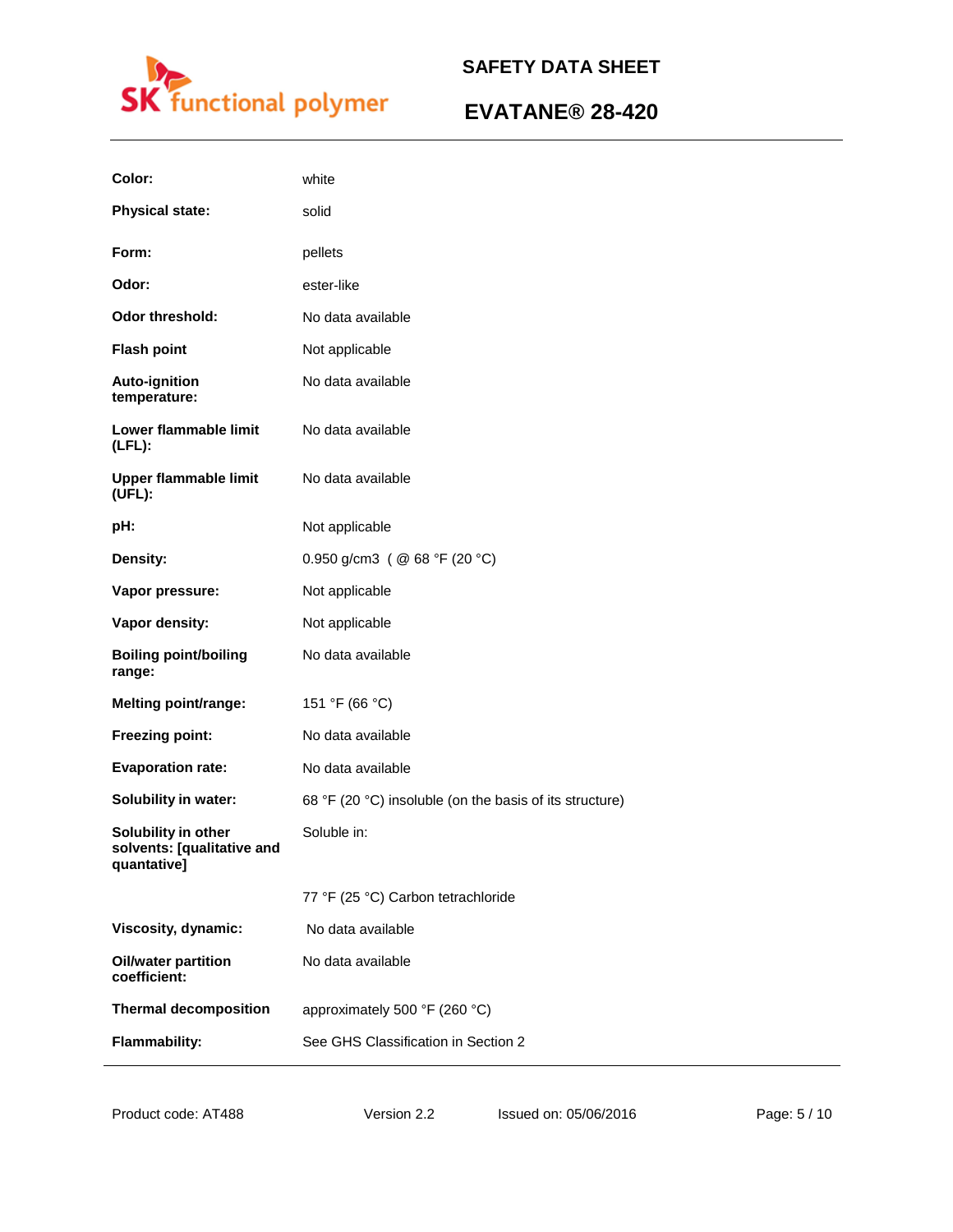

# **EVATANE® 28-420**

# **10. STABILITY AND REACTIVITY**

#### **Stability:**

This material is chemically stable under normal and anticipated storage, handling and processing conditions.

### **Hazardous reactions:**

Hazardous polymerization does not occur.

### **Materials to avoid:**

None known.

## **Conditions / hazards to avoid:**

Avoid storing in moist and warm conditions. (to maintain the technical properties of the product). See Hazardous Decomposition Products below.

## **Hazardous decomposition products:**

Thermal decomposition giving toxic, flammable, and / or corrosive products: Carbon oxides Hazardous organic compounds Acetic acid

# **11. TOXICOLOGICAL INFORMATION**

Data on this material and/or its components are summarized below.

### **Data for Acetic acid ethenyl ester, polymer with ethene (24937-78-8)**

## **Acute toxicity**

**Oral:** May be harmful if swallowed. (rat) LD50 > 2,500 mg/kg.

#### **Other information**

The information presented is from representative materials with this Chemical Abstract Service (CAS) Registry number. The results vary depending on the size and composition of the test substance.

## **Data for Acetic acid ethenyl ester (108-05-4)**

## **Carcinogenicity**

Long term inhalation administration to rat / affected organ(s): lung, upper respiratory tract / signs: Increased incidence of tumors was reported.

Long term drinking water administration to rat and mouse / affected organ(s): Gastro-intestinal tract / signs: Increased incidence of tumors was reported. Classified by the International Agency for Research on Cancer as: Group 2B: Possibly carcinogenic to humans.

### **Genotoxicity**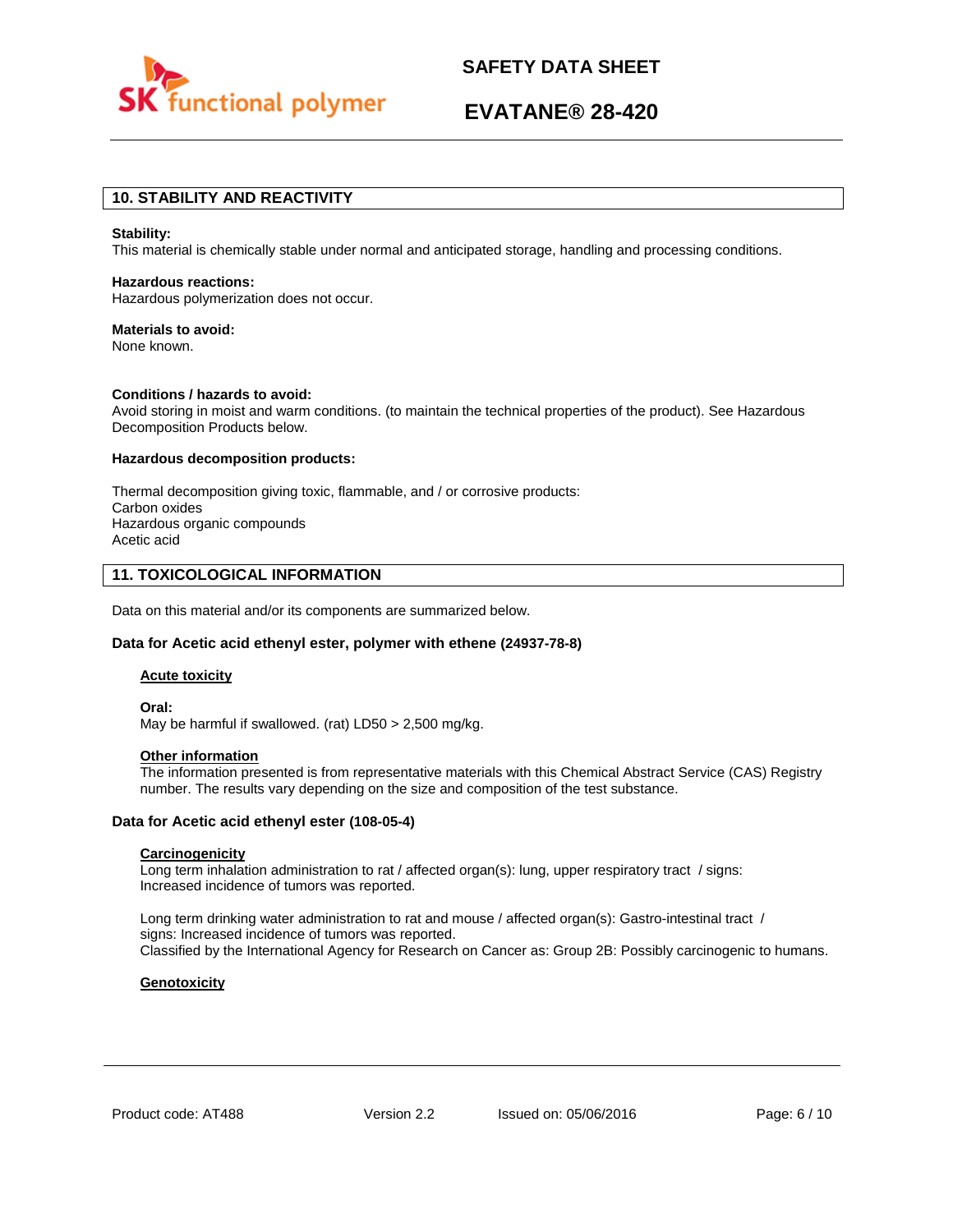

# **EVATANE® 28-420**

### **Assessment in Vitro:**

Both positive and negative responses for genetic changes were observed in laboratory tests using: animal cells

No genetic changes were observed in laboratory tests using: bacteria

## **Genotoxicity**

## **Assessment in Vivo:**

Both positive and negative responses for genetic changes were observed in laboratory tests using: rats, mice

## **Human experience**

### **Inhalation:**

Upper respiratory tract: irritation. (based on reports of occupational exposure to workers) (extent of injury depends on severity of exposure)

Eyes: irritation. (based on reports of occupational exposure to workers) (extent of injury depends on severity of exposure)

# **12. ECOLOGICAL INFORMATION**

## **Chemical Fate and Pathway**

No data are available.

## **Ecotoxicology**

No data are available.

# **13. DISPOSAL CONSIDERATIONS**

### **Waste disposal:**

Where possible recycling is preferred to disposal or incineration. If recycling is not an option, incinerate or dispose of in accordance with federal, state, and local regulations. Pigmented, filled and/or solvent laden product may require special disposal practices in accordance with federal, state and local regulations. Consult a regulatory specialist to determine appropriate state or local reporting requirements, for assistance in waste characterization and/or hazardous waste disposal and other requirements listed in pertinent environmental permits. Note: Chemical additions to, processing of, or otherwise altering this material may make this waste management information incomplete, inaccurate, or otherwise inappropriate. Furthermore, state and local waste disposal requirements may be more restrictive or otherwise different from federal laws and regulations.

# **14. TRANSPORT INFORMATION**

**US Department of Transportation (DOT):** not regulated

**International Maritime Dangerous Goods Code (IMDG):** not regulated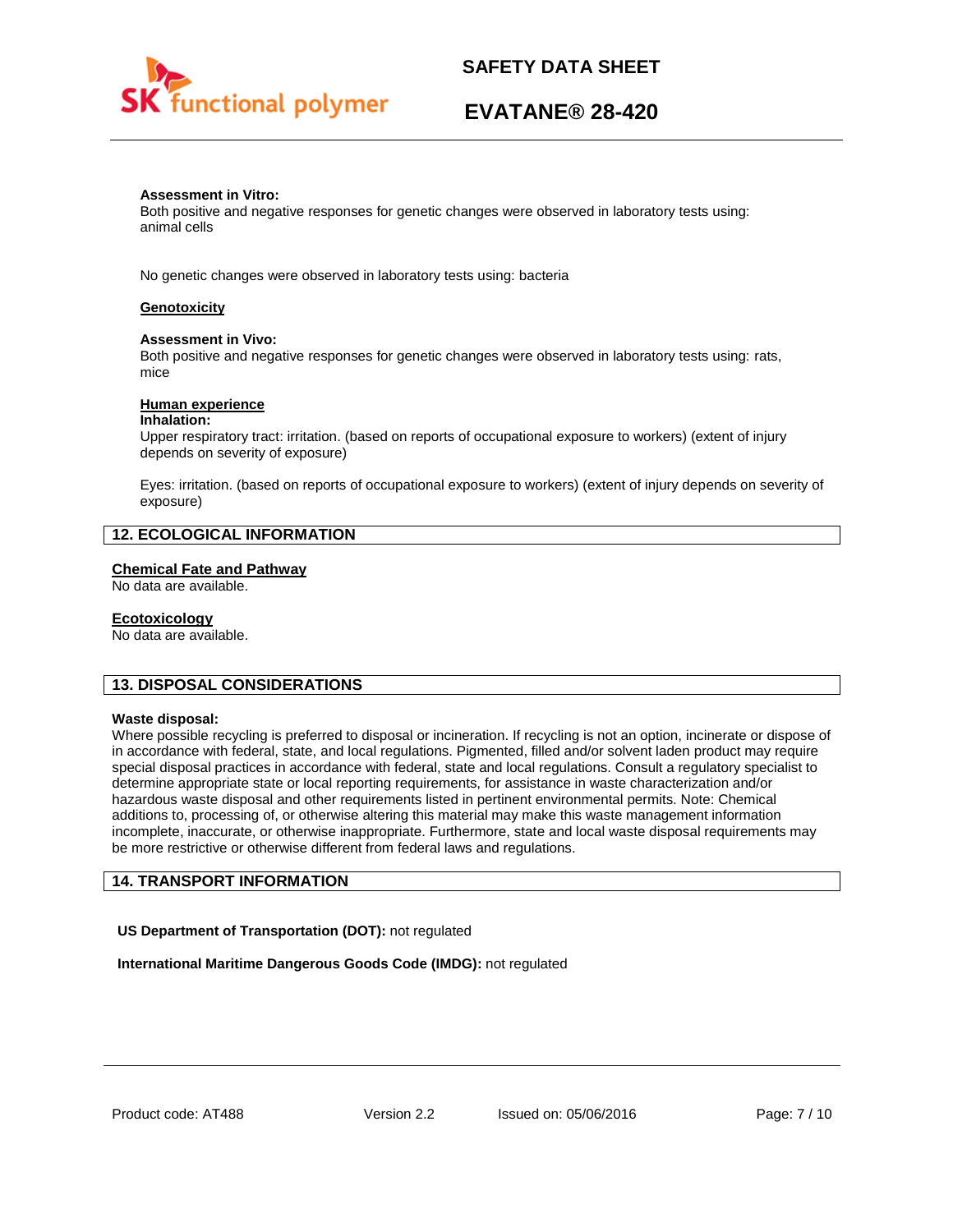

# **EVATANE® 28-420**

# **15. REGULATORY INFORMATION**

| <b>Chemical Inventory Status</b>                                      |               |                                                                  |
|-----------------------------------------------------------------------|---------------|------------------------------------------------------------------|
| EU. EINECS                                                            | <b>EINECS</b> | Conforms to                                                      |
| United States TSCA Inventory                                          | <b>TSCA</b>   | The components of this product are all on<br>the TSCA Inventory. |
| Canadian Domestic Substances List (DSL)                               | <b>DSL</b>    | All components of this product are on the<br>Canadian DSL        |
| China. Inventory of Existing Chemical Substances in<br>China (IECSC)  | IECSC (CN)    | Conforms to                                                      |
| Japan. ENCS - Existing and New Chemical<br>Substances Inventory       | ENCS (JP)     | Conforms to                                                      |
| Japan. ISHL - Inventory of Chemical Substances                        | ISHL (JP)     | Conforms to                                                      |
| Korea. Korean Existing Chemicals Inventory (KECI)                     | KECI (KR)     | Conforms to                                                      |
| Philippines Inventory of Chemicals and Chemical<br>Substances (PICCS) | PICCS (PH)    | Conforms to                                                      |
| Australia Inventory of Chemical Substances (AICS)                     | <b>AICS</b>   | Conforms to                                                      |

# **United States – Federal Regulations**

# **SARA Title III – Section 302 Extremely Hazardous Chemicals:**

| Chemical name             | CAS-No.   | SARA<br>Reportable<br>Quantities | SARA<br>Threshold<br>Planning |
|---------------------------|-----------|----------------------------------|-------------------------------|
| Chlorine                  | 7782-50-5 | $10$ lbs                         | Quantity<br>$100$ lbs         |
| Acetic acid ethenyl ester | 108-05-4  | 5000 lbs                         | 1000 lbs                      |

## **SARA Title III - Section 311/312 Hazard Categories:**  No SARA Hazards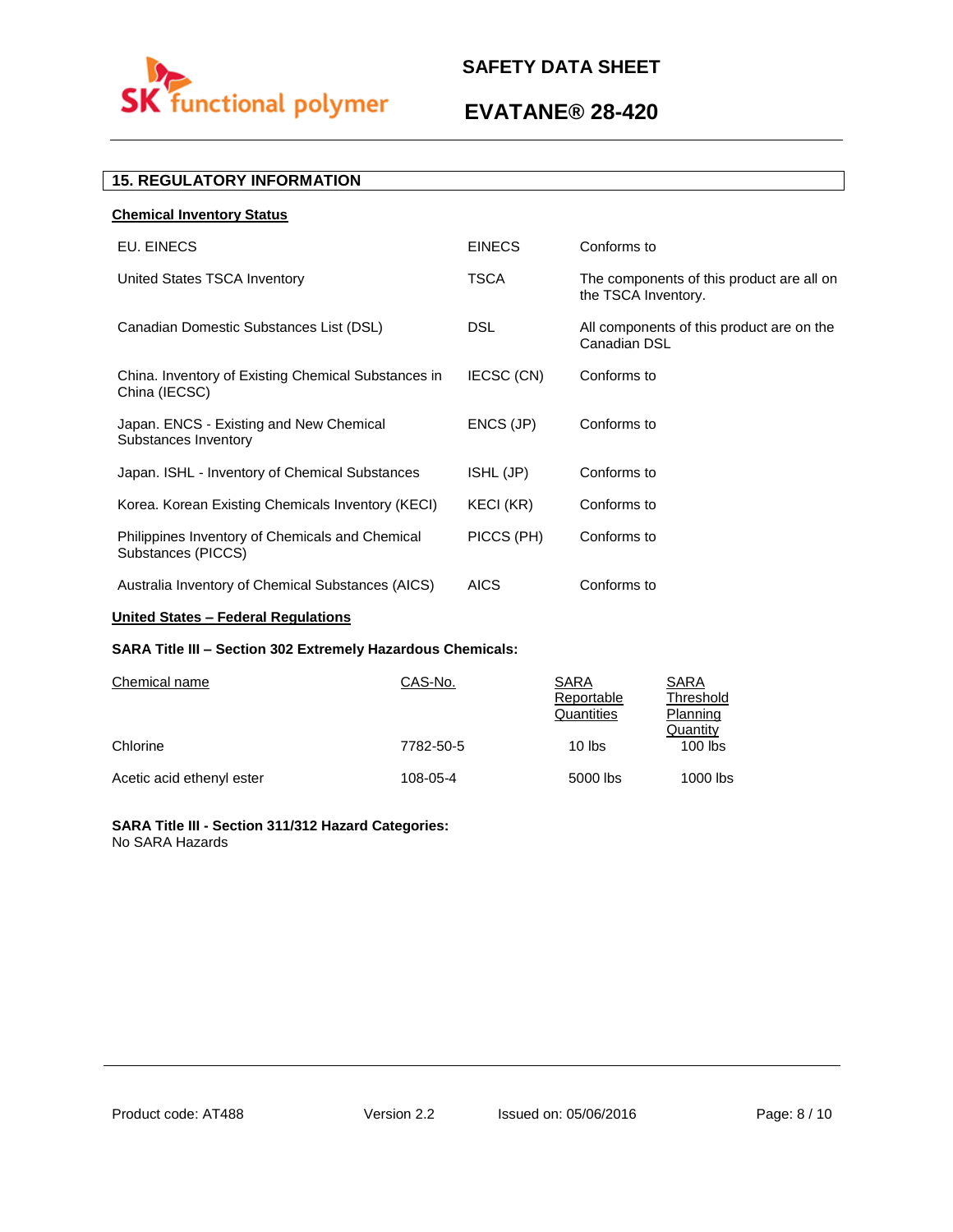

# **EVATANE® 28-420**

## **SARA Title III – Section 313 Toxic Chemicals:**

The following components are subject to reporting levels established by SARA Title III, Section 313:

| Chemical name             | CAS-No.  | De minimis<br>concentration | Reportable threshold:                                                                                           |
|---------------------------|----------|-----------------------------|-----------------------------------------------------------------------------------------------------------------|
| Acetic acid ethenyl ester | 108-05-4 | $0.1 \%$                    | 10000 lbs (Otherwise used<br>(non-<br>manufacturing/processing))<br>25000 lbs (Manufacturing<br>and processing) |

## **Comprehensive Environmental Response, Compensation, and Liability Act (CERCLA) - Reportable Quantity (RQ):**

| Chemical name             | CAS-No.  | Reportable quantity |
|---------------------------|----------|---------------------|
| Acetic acid ethenyl ester | 108-05-4 | 5000 lbs            |

### **United States – State Regulations**

#### **New Jersey Right to Know**

No components are subject to the New Jersey Right to Know Act.

### **Pennsylvania Right to Know**

Chemical name CAS-No. Acetic acid ethenyl ester, polymer with ethene 24937-78-8

### **California Prop. 65**

This product does not contain any chemicals known to the State of California to cause cancer, birth defects, or any other reproductive defects.

# **16. OTHER INFORMATION**

## **Full text of H-Statements referred to under sections 2 and 3.**

- H225 Highly flammable liquid and vapour.
- H332 Harmful if inhaled.
- H335 May cause respiratory irritation.
- H351 Suspected of causing cancer.
- H411 Toxic to aquatic life with long lasting effects.

## **Latest Revision(s):**

| Revised Section(s): | Chapter 4 update |
|---------------------|------------------|
| Reference number:   | 000000027264     |
| Date of Revision:   | 05/06/2016       |
| Date Printed:       | 07/23/2016       |